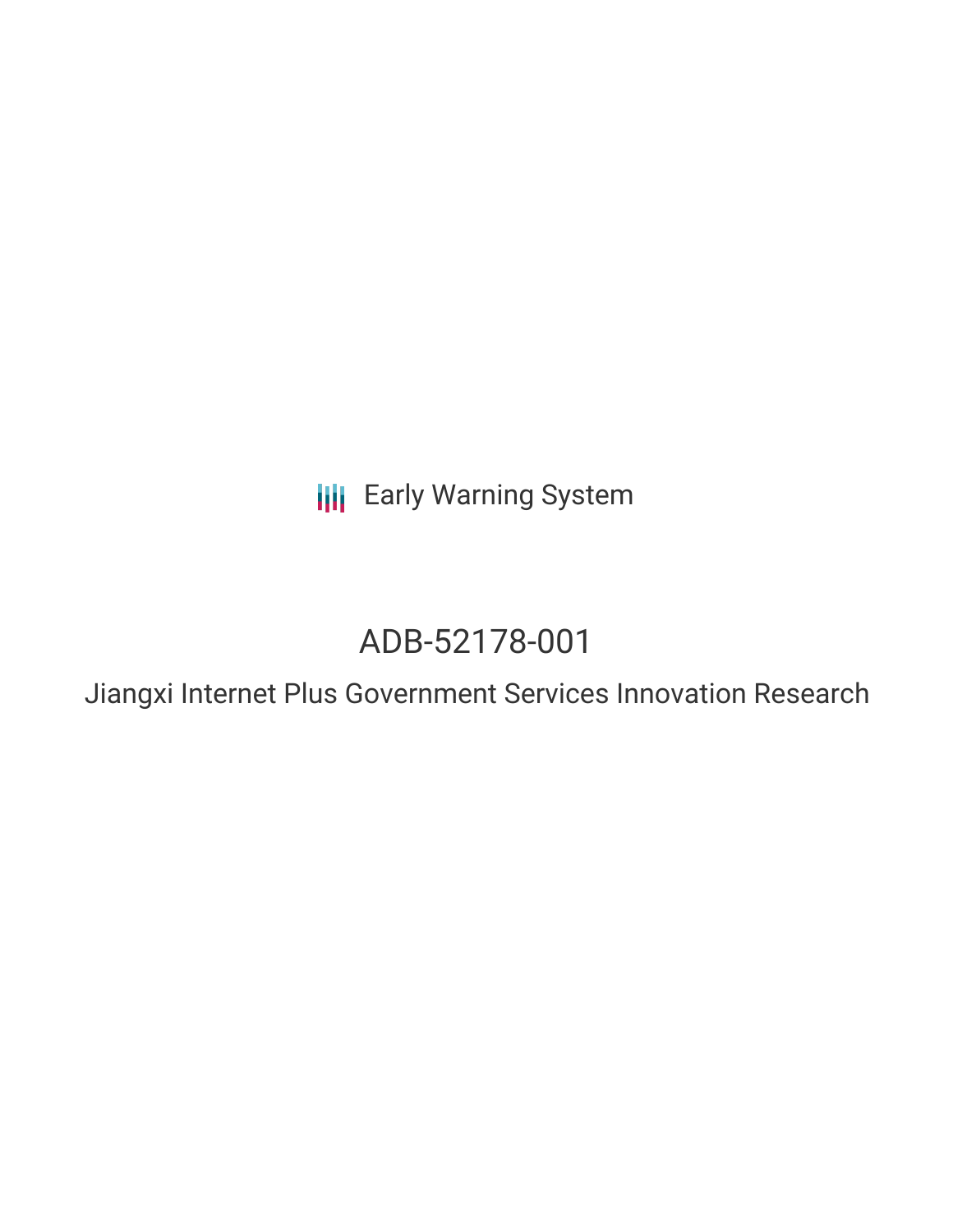

#### **Quick Facts**

| <b>Countries</b>               | China                        |
|--------------------------------|------------------------------|
| <b>Financial Institutions</b>  | Asian Development Bank (ADB) |
| <b>Status</b>                  | Canceled                     |
| <b>Bank Risk Rating</b>        | U                            |
| <b>Borrower</b>                | People's Republic of China   |
| <b>Sectors</b>                 | Law and Government           |
| <b>Investment Amount (USD)</b> | \$0.30 million               |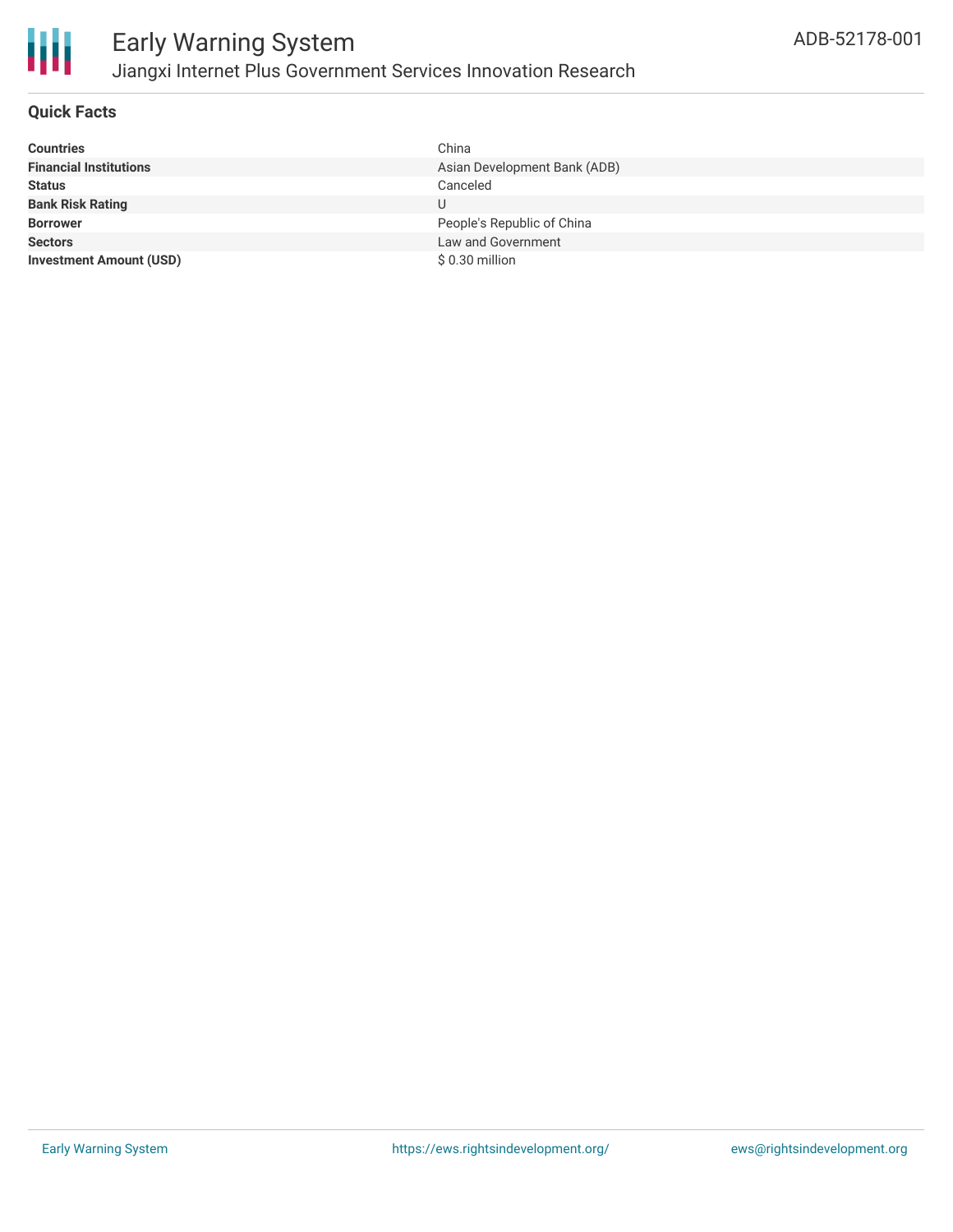

#### **Project Description**

The project seeks to strengthen service delivery and transparency in government operations.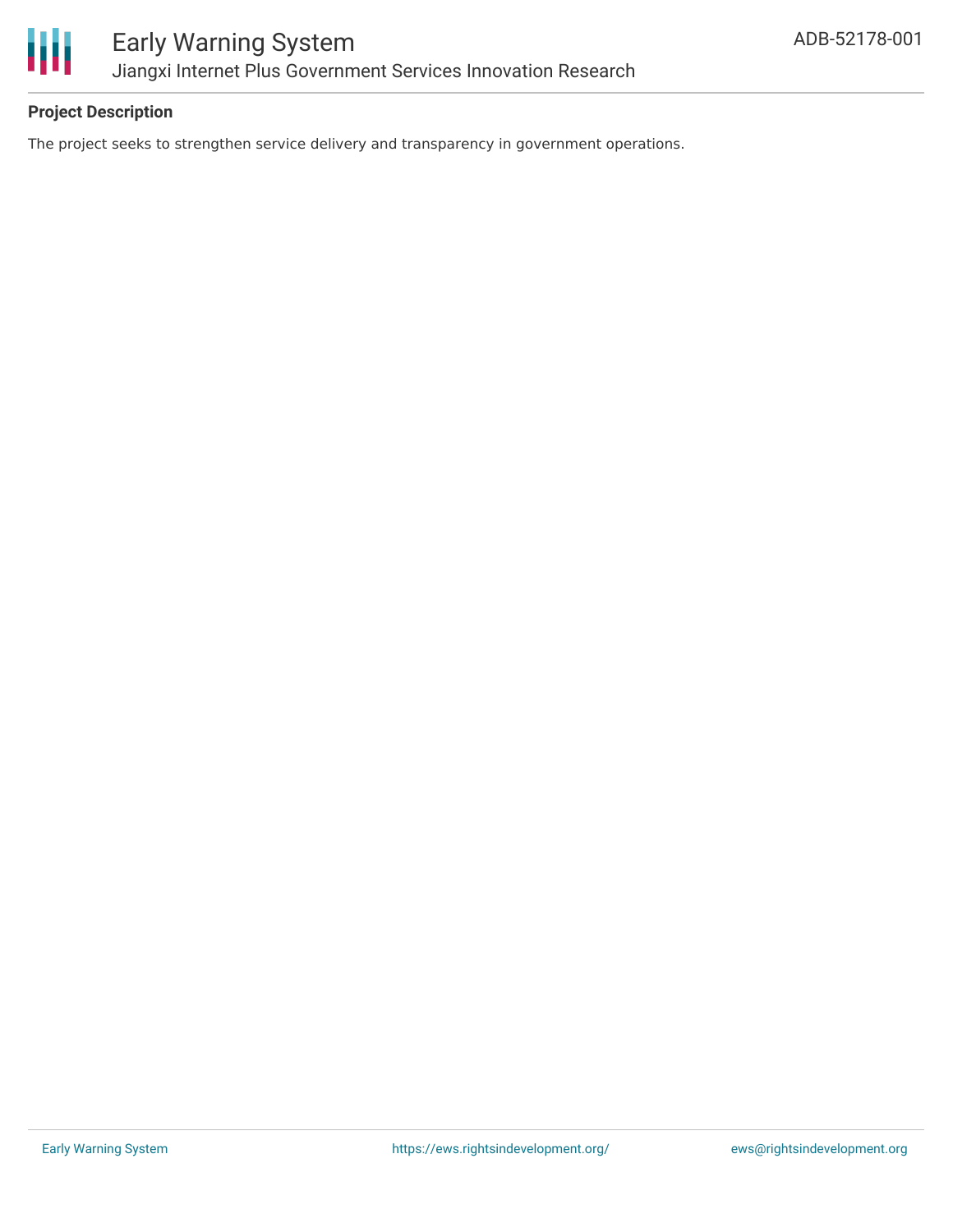

### Early Warning System Jiangxi Internet Plus Government Services Innovation Research

#### **Investment Description**

Asian Development Bank (ADB)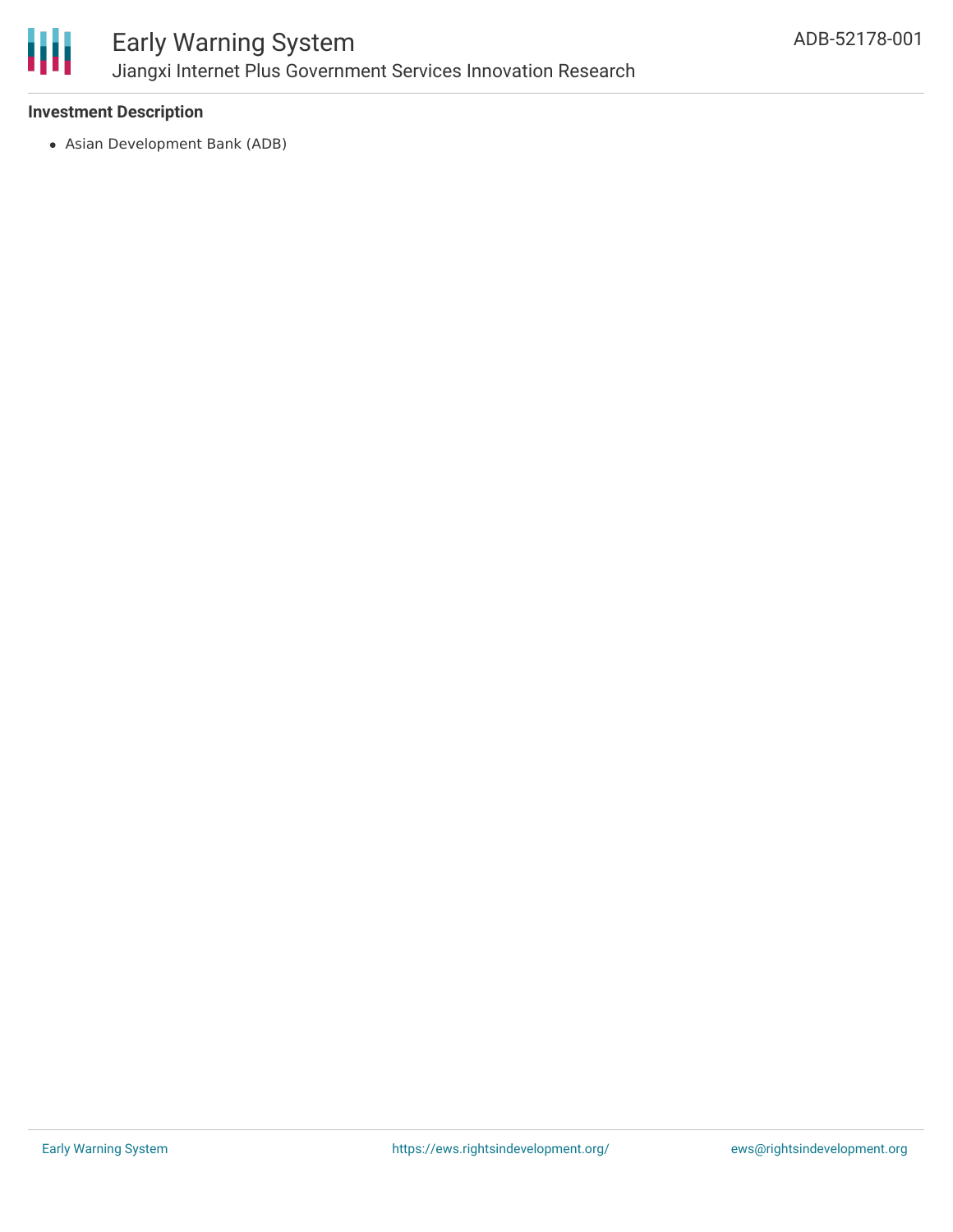

#### **Contact Information**

#### ACCOUNTABILITY MECHANISM OF ADB

The Accountability Mechanism is an independent complaint mechanism and fact-finding body for people who believe they are likely to be, or have been, adversely affected by an Asian Development Bank-financed project. If you submit a complaint to the Accountability Mechanism, they may investigate to assess whether the Asian Development Bank is following its own policies and procedures for preventing harm to people or the environment. You can learn more about the Accountability Mechanism and how to file a complaint at: http://www.adb.org/site/accountability-mechanism/main